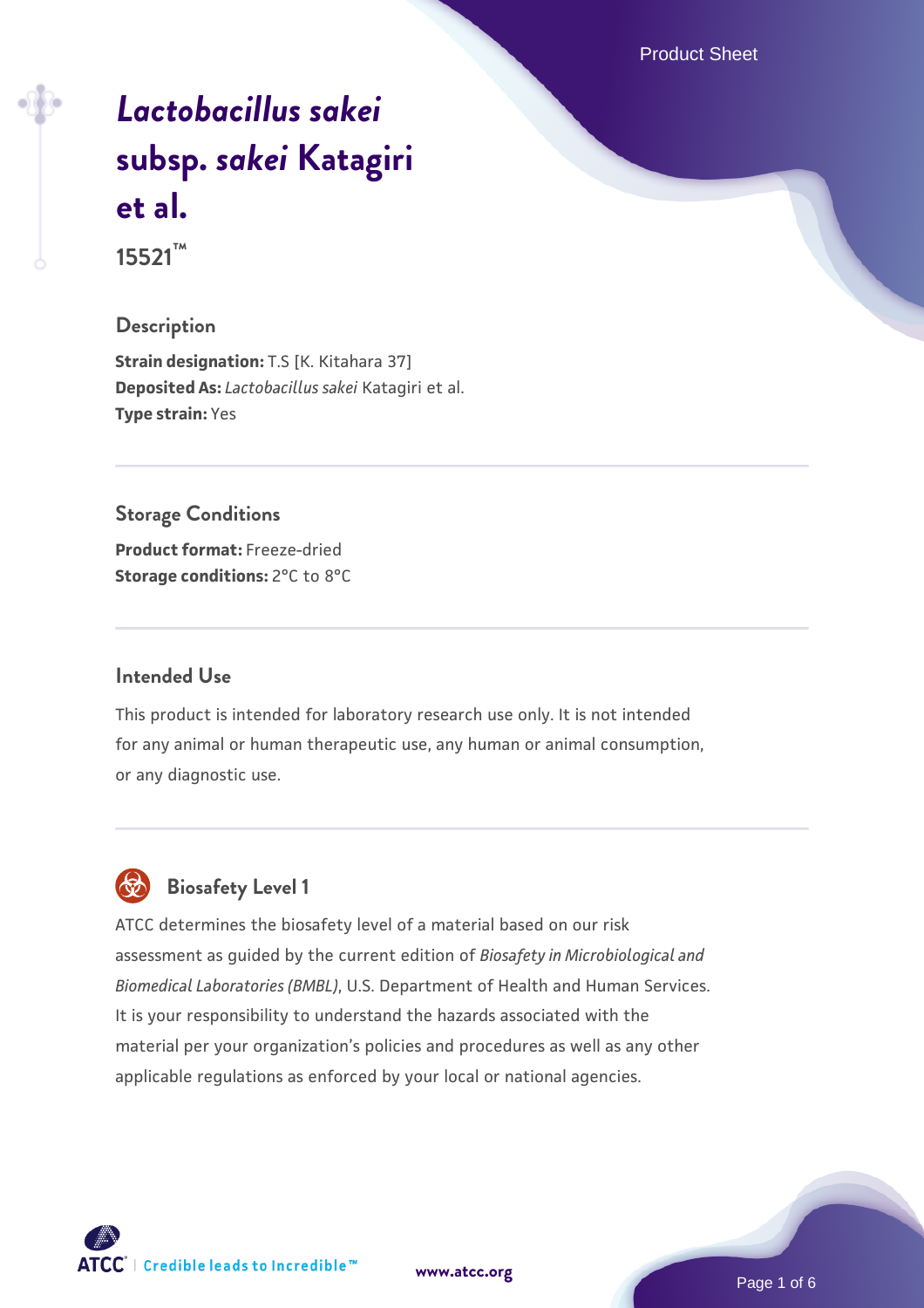ATCC highly recommends that appropriate personal protective equipment is always used when handling vials. For cultures that require storage in liquid nitrogen, it is important to note that some vials may leak when submersed in liquid nitrogen and will slowly fill with liquid nitrogen. Upon thawing, the conversion of the liquid nitrogen back to its gas phase may result in the vial exploding or blowing off its cap with dangerous force creating flying debris. Unless necessary, ATCC recommends that these cultures be stored in the vapor phase of liquid nitrogen rather than submersed in liquid nitrogen.

## **Certificate of Analysis**

For batch-specific test results, refer to the applicable certificate of analysis that can be found at www.atcc.org.

#### **Growth Conditions**

**Medium:**  [ATCC Medium 416: Lactobacilli MRS Agar/Broth](https://www.atcc.org/-/media/product-assets/documents/microbial-media-formulations/4/1/6/atcc-medium-416.pdf?rev=b4280b8582cc4389a3bdf40c98a7fa03) **Temperature:** 30°C **Atmosphere: 95% Air, 5% CO<sub>2</sub>** 

#### **Handling Procedures**

- 1. Open vial according to enclosed instructions or visit www.atcc.org for instructions.
- 2. Rehydrate the entire pellet with approximately 0.5 mL of #416 broth. Aseptically transfer the entire contents to a 5-6 mL tube of #416 broth. Additional test tubes can be inoculated by transferring 0.5 mL of the

 $\mathsf{ATCC}^*$   $\vdash$  Credible leads to Incredible  $\mathbbm{M}$ 

**[www.atcc.org](http://www.atcc.org)**

Page 2 of 6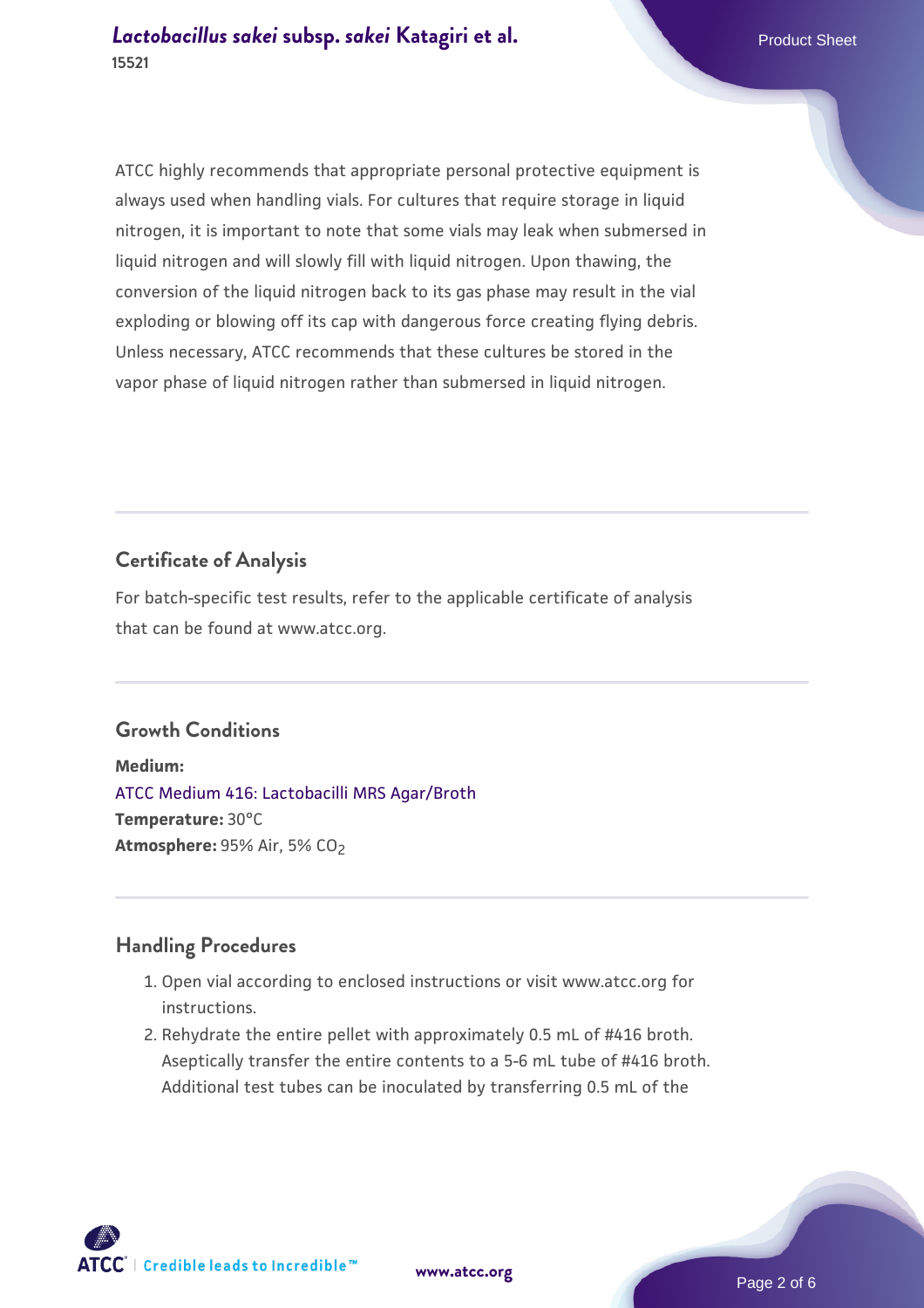### **[Lactobacillus sakei](https://www.atcc.org/products/15521) [subsp.](https://www.atcc.org/products/15521)** *[sakei](https://www.atcc.org/products/15521)* **[Katagiri et al.](https://www.atcc.org/products/15521)** Product Sheet **15521**

primary broth tube to these secondary broth tubes.

- 3. Use several drops of the primary broth tube to inoculate a #416 plate and/or #416 agar slant.
- 4. Incubate at 30°C for 24-48 hours in an atmosphere of 5% CO<sub>2</sub>.

#### **Notes**

The subspecies name *Lactobacillus sakei* subsp. *sakei* corrig. Katagiri *et al*. 1934 is automatically created by the valid publication of *Lactobacillus sakei* subsp. *carnosus* corrig. Torriani et al. 1996 [Rule 40d (formerly Rule 46)].

This strain also grows well at 37°C.

The  $CO<sub>2</sub>$  is not required for growth, but may be helpful.

Additional information on this culture is available on the ATCC<sup>®</sup> web site at www.atcc.org.

#### **Material Citation**

If use of this material results in a scientific publication, please cite the material in the following manner: *Lactobacillus sakei* subsp. *sakei* Katagiri et al. (ATCC 15521)

#### **References**

References and other information relating to this material are available at www.atcc.org.

#### **Warranty**

The product is provided 'AS IS' and the viability of ATCC® products is

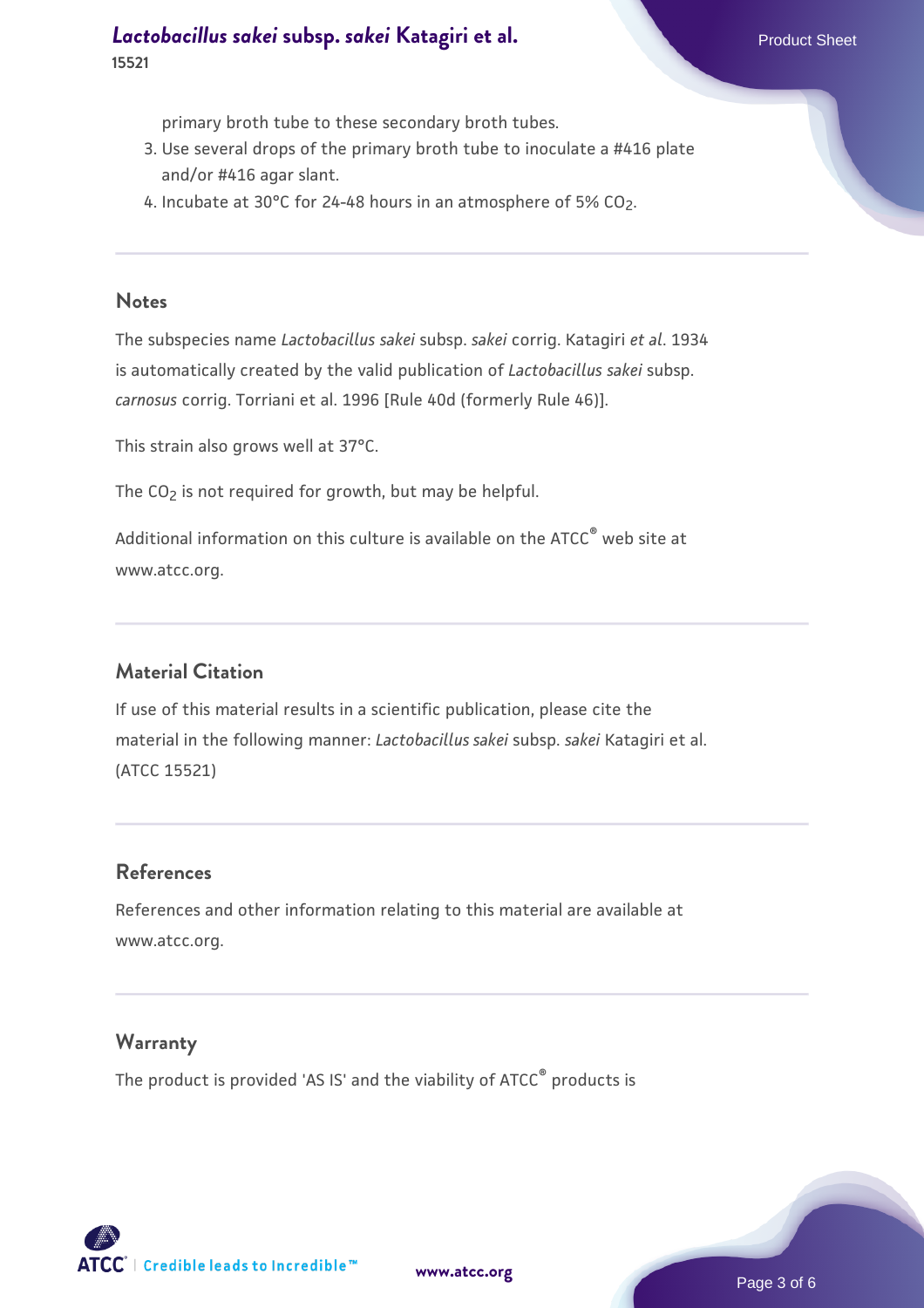### *[Lactobacillus sakei](https://www.atcc.org/products/15521)* **[subsp.](https://www.atcc.org/products/15521)** *[sakei](https://www.atcc.org/products/15521)* **[Katagiri et al.](https://www.atcc.org/products/15521) Product Sheet Product Sheet 15521**

warranted for 30 days from the date of shipment, provided that the customer has stored and handled the product according to the information included on the product information sheet, website, and Certificate of Analysis. For living cultures, ATCC lists the media formulation and reagents that have been found to be effective for the product. While other unspecified media and reagents may also produce satisfactory results, a change in the ATCC and/or depositor-recommended protocols may affect the recovery, growth, and/or function of the product. If an alternative medium formulation or reagent is used, the ATCC warranty for viability is no longer valid. Except as expressly set forth herein, no other warranties of any kind are provided, express or implied, including, but not limited to, any implied warranties of merchantability, fitness for a particular purpose, manufacture according to cGMP standards, typicality, safety, accuracy, and/or noninfringement.

#### **Disclaimers**

This product is intended for laboratory research use only. It is not intended for any animal or human therapeutic use, any human or animal consumption, or any diagnostic use. Any proposed commercial use is prohibited without a license from ATCC.

While ATCC uses reasonable efforts to include accurate and up-to-date information on this product sheet, ATCC makes no warranties or representations as to its accuracy. Citations from scientific literature and patents are provided for informational purposes only. ATCC does not warrant that such information has been confirmed to be accurate or complete and the customer bears the sole responsibility of confirming the accuracy and completeness of any such information.

This product is sent on the condition that the customer is responsible for and assumes all risk and responsibility in connection with the receipt, handling, storage, disposal, and use of the ATCC product including without limitation taking all appropriate safety and handling precautions to minimize health or



**[www.atcc.org](http://www.atcc.org)**

Page 4 of 6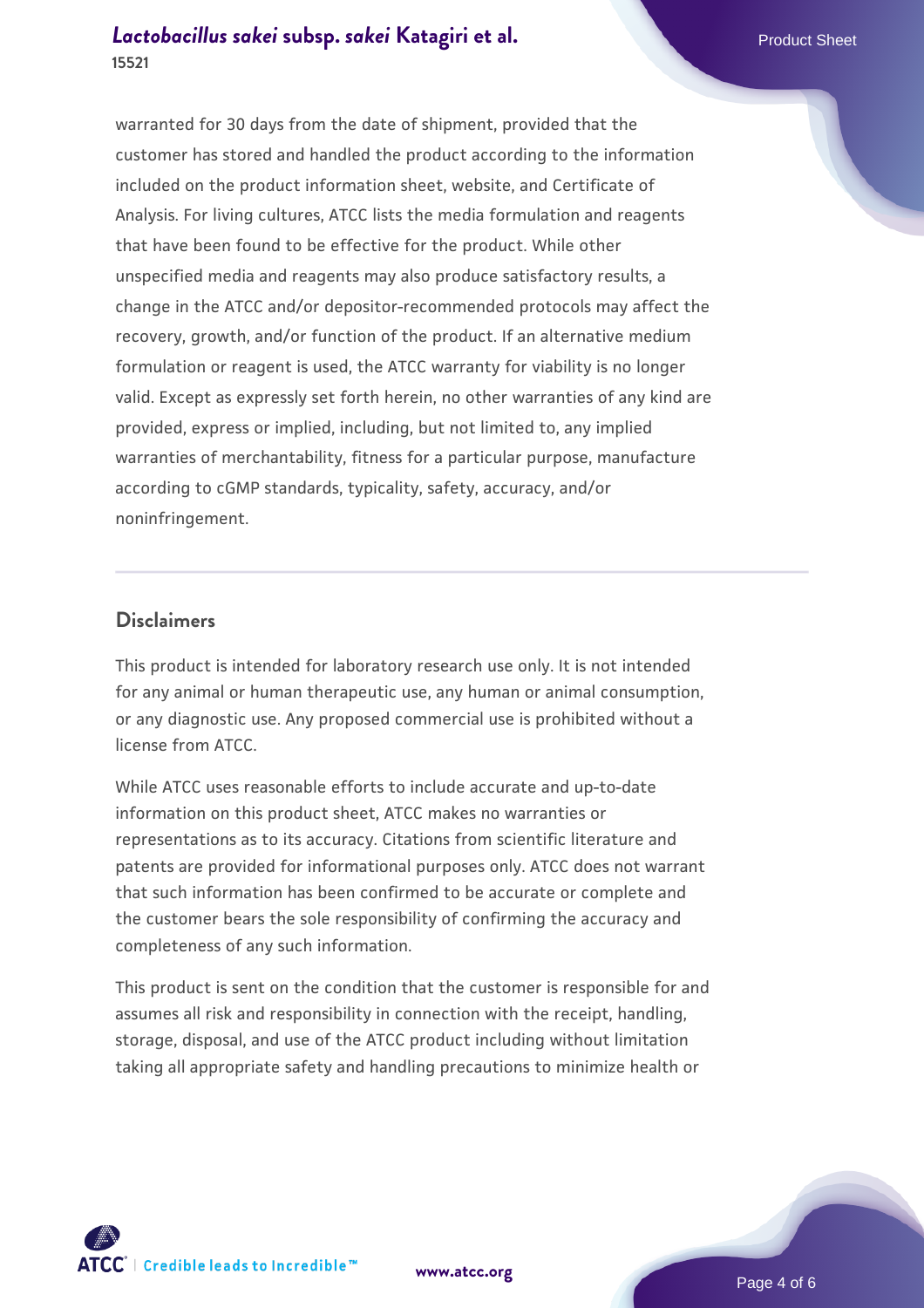environmental risk. As a condition of receiving the material, the customer agrees that any activity undertaken with the ATCC product and any progeny or modifications will be conducted in compliance with all applicable laws, regulations, and guidelines. This product is provided 'AS IS' with no representations or warranties whatsoever except as expressly set forth herein and in no event shall ATCC, its parents, subsidiaries, directors, officers, agents, employees, assigns, successors, and affiliates be liable for indirect, special, incidental, or consequential damages of any kind in connection with or arising out of the customer's use of the product. While reasonable effort is made to ensure authenticity and reliability of materials on deposit, ATCC is not liable for damages arising from the misidentification or misrepresentation of such materials.

Please see the material transfer agreement (MTA) for further details regarding the use of this product. The MTA is available at www.atcc.org.

#### **Copyright and Trademark Information**

© ATCC 2021. All rights reserved. ATCC is a registered trademark of the American Type Culture Collection.

#### **Revision**

This information on this document was last updated on 2022-03-22

#### **Contact Information**

ATCC 10801 University Boulevard Manassas, VA 20110-2209 **IISA** US telephone: 800-638-6597